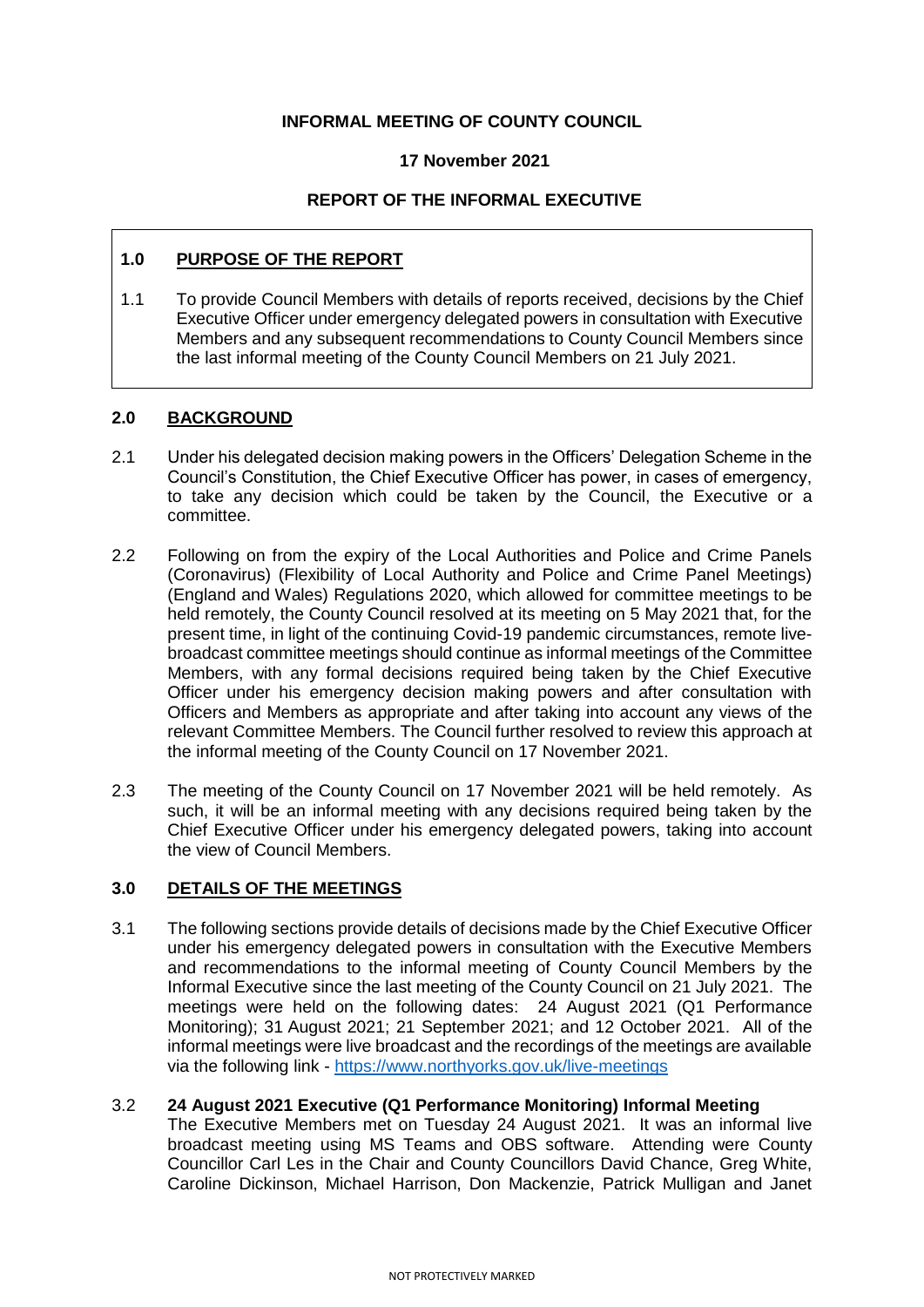Sanderson.

In attendance: Members of Scrutiny Board - County Councillors Derek Bastiman, Janet Jefferson, Stanley Lumley, Karin Sedgwick and Andy Paraskos.

Other Attendees: County Councillor Paul Haslam.

Apologies were received from County Councillors Gareth Dadd and Andrew Lee.

Substantive agenda items were:

- Appointments to Executive and Changes to Executive Portfolios
- Q1 Performance Monitoring Report
- Elective Home Education Policy Statement
- Area Constituency Committee Feedback Report.

The link to the reports and minutes from this informal meeting is as follows:

Agenda for Executive on Tuesday, 24th [August, 2021, 11.00 am | North Yorkshire](http://pa-mgov/ieListDocuments.aspx?CId=1147&MId=4493&Ver=4)  [County Council](http://pa-mgov/ieListDocuments.aspx?CId=1147&MId=4493&Ver=4)

The Chief Executive Officer considered the reports, additional information provided at the meeting and the views of the Executive Members, and resolved to implement the recommendations of the Executive, using his emergency decision making powers.

The link to the decision records that were published to record these decisions is as follows and 1 August 2021 - [31 August 2021, Chief Executive Officer | North Yorkshire](http://pa-mgov/mgDelegatedDecisions.aspx?XXR=0&&DR=01%2f08%2f2021-31%2f08%2f2021&ACT=Find&RP=0&K=0&V=0&DM=1166O&HD=0&DS=2&Next=true&NOW=300921115225&META=mgdelegateddecisions)  [County Council](http://pa-mgov/mgDelegatedDecisions.aspx?XXR=0&&DR=01%2f08%2f2021-31%2f08%2f2021&ACT=Find&RP=0&K=0&V=0&DM=1166O&HD=0&DS=2&Next=true&NOW=300921115225&META=mgdelegateddecisions)

#### 3.3 **31 August 2021 Executive Informal Meeting**

The Executive Members met on Tuesday 21 August 2021. It was an informal live broadcast meeting using MS Teams and OBS software. Attending were County Councillor Carl Les in the Chair and County Councillors Gareth Dadd, Derek Bastiman, David Chance, Michael Harrison, Andrew Lee, Don Mackenzie, Patrick Mulligan, Janet Sanderson and Greg White.

Other Attendees: Scrutiny Board Members – County Councillors Janet Jefferson and Stanley Lumley and the Chair of Audit Committee - County Councillor Cliff Lunn.

Also in Attendance: County Councillor Paul Haslam.

Substantive agenda items were:

- Q1 Budget
- Development of Adult Social Care Provider Services
- Healthy Child Programme Emotional Health and Wellbeing.

The link to the reports and minutes from this meeting is as follows:

[Agenda for Executive on Tuesday, 31st August, 2021, 11.00 am | North Yorkshire](http://pa-mgov/ieListDocuments.aspx?CId=1147&MId=4491&Ver=4)  [County Council](http://pa-mgov/ieListDocuments.aspx?CId=1147&MId=4491&Ver=4)

The Chief Executive Officer considered the reports, additional information provided at the meeting and the views of the Executive Members, and resolved to implement the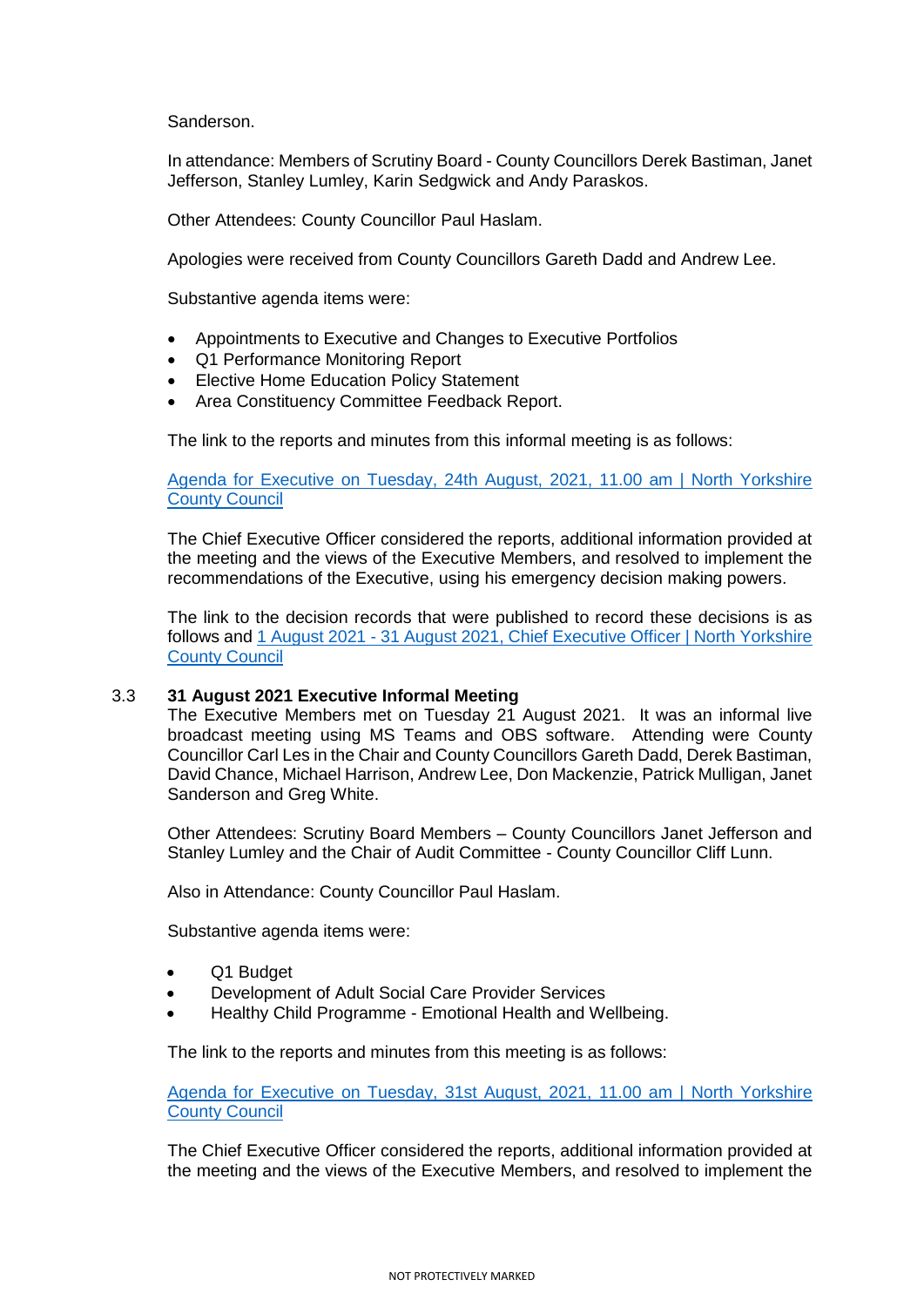recommendations of the Executive.

The link to the decision records that were published to record these decisions is as follows - 1 September 2021 - [30 September 2021, Chief Executive Officer | North](http://pa-mgov/mgDelegatedDecisions.aspx?&RP=0&K=0&V=0&DM=1166O&HD=0&DS=2&Next=true&META=mgdelegateddecisions&DR=01%2f09%2f2021-30%2f09%2f2021)  [Yorkshire County Council](http://pa-mgov/mgDelegatedDecisions.aspx?&RP=0&K=0&V=0&DM=1166O&HD=0&DS=2&Next=true&META=mgdelegateddecisions&DR=01%2f09%2f2021-30%2f09%2f2021)

#### 3.4 **21 September 2021 Executive Informal Meeting**

The Executive Members met on Tuesday 21 September 2021. It was an informal live broadcast meeting using MS Teams and OBS software. Attending were County Councillor Carl Les in the Chair and County Councillors Gareth Dadd, Derek Bastiman, David Chance, Michael Harrison, Andrew Lee, Don Mackenzie, Patrick Mulligan, Janet Sanderson and Greg White.

In attendance: County Councillors Philip Broadbank, Helen Grant, Bryn Griffiths, Janet Jefferson, Stanley Lumley, Andy Paraskos, Stuart Parsons, John Weighell and Annabel Wilkinson.

Substantive agenda items were:

- Lowering the age range of Barrowcliff Community Primary School to 2-11
- Strategic Review of the Outdoor Learning Service
- Response to Rural Commission Report
- York and North Yorkshire Road Safety Partnership Strategy 2021-26
- County Council's response to proposed Warding arrangements for the new Unitary Council.

The link to the reports and minutes from this meeting is as follows:

[Agenda for Executive on Tuesday, 21st September, 2021, 11.00 am | North Yorkshire](http://pa-mgov/ieListDocuments.aspx?CId=1147&MId=4494&Ver=4)  [County Council](http://pa-mgov/ieListDocuments.aspx?CId=1147&MId=4494&Ver=4)

The Chief Executive Officer considered the reports, additional information provided at the meeting and the views of the Executive Members, and resolved to implement the recommendations of the Executive.

The link to the decision records that were published to record these decisions is as follows – 31 August 2021 - [1 October 2021, Chief Executive Officer | North Yorkshire](http://pa-mgov/mgDelegatedDecisions.aspx?XXR=0&&DR=31%2f08%2f2021-01%2f10%2f2021&ACT=Find&RP=0&K=0&V=0&DM=1166O&HD=0&DS=2&Next=true&NOW=300921094054&META=mgdelegateddecisions)  [County Council](http://pa-mgov/mgDelegatedDecisions.aspx?XXR=0&&DR=31%2f08%2f2021-01%2f10%2f2021&ACT=Find&RP=0&K=0&V=0&DM=1166O&HD=0&DS=2&Next=true&NOW=300921094054&META=mgdelegateddecisions)

#### 3.5 **12 October 2021 Executive Informal Meeting**

The Executive Members met on Tuesday 12 October 2021. It was an informal live broadcast meeting using MS Teams and OBS software. Attending were County Councillor Carl Les in the Chair and County Councillors Gareth Dadd, Derek Bastiman, David Chance, Michael Harrison, Andrew Lee, Don Mackenzie, Patrick Mulligan, Janet Sanderson and Greg White.

In attendance: County Councillors Paul Haslam and Caroline Dickinson.

Substantive agenda items were:

- Academy Closure Proposal for Baldersby St James Church of England Primary **School**
- National Bus Strategy
- Review of the Council's Property Procedure Rules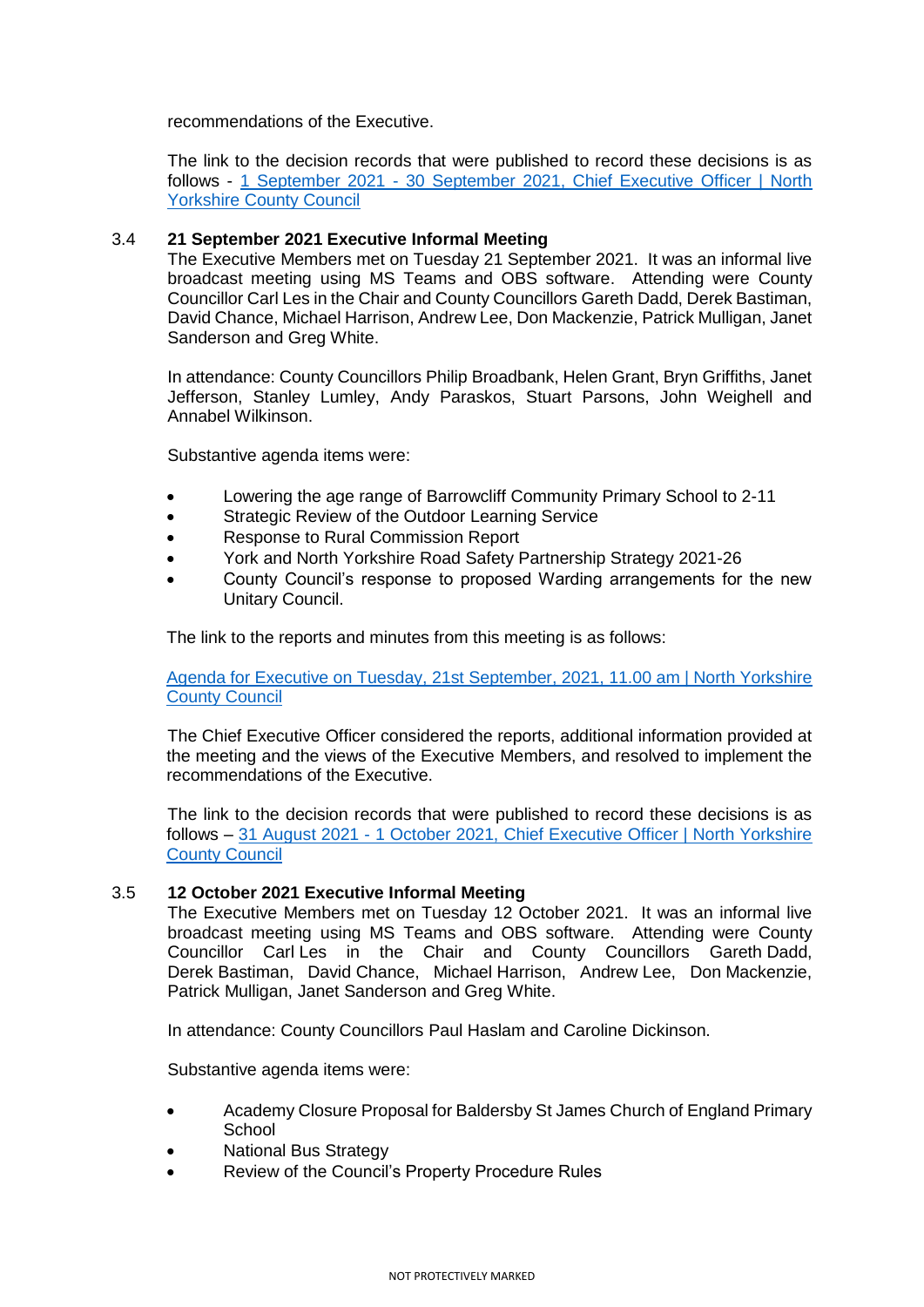- Formal Meetings of the Authority's Committees
- Area Constituency Committee Feedback Report.

The link to the reports and minutes from this meeting is as follows:

[Agenda for Executive on Tuesday, 12th October, 2021, 11.00 am | North Yorkshire](http://pa-mgov/ieListDocuments.aspx?CId=1147&MId=4495&Ver=4)  [County Council](http://pa-mgov/ieListDocuments.aspx?CId=1147&MId=4495&Ver=4)

The Chief Executive Officer considered the reports, additional information provided at the meeting and the views of the Executive Members, and resolved to implement the recommendations of the Executive.

The link to the decision records that were published to record these decisions is as follows – 19 September 2021 - [20 October 2021 | North Yorkshire County Council](http://pa-mgov/mgDelegatedDecisions.aspx?bcr=1&DM=0&DS=2&K=0&DR=&V=0)

### **4.0 MATTERS FOR APPROVAL/INFORMATION AT COUNTY COUNCIL**

4.1 The Chief Executive Officer considered the reports, additional information provided at the informal meetings and the views of the Members, and resolved to recommend the following to the informal meeting of County Council Members for its consideration:

### 4.2 Prudential Indicators

This item was considered at the informal meeting of Executive Members on 31 August 2021, where Members recommended to the Chief Executive Officer under his emergency delegated powers, that he recommend that Council approves the revised Prudential Indicators for the period 2021/22 to 2023/24 as set out in Appendix A to the report:.

Link to report: [Q1 Performance Report.pdf](http://pa-mgov/documents/s7114/Q1%20Performance%20Report.pdf) (page 62-73, Appendix A page 64-73)

### **RECOMMENDATION:**

That the revised Prudential Indicators for the period 2021/22 to 2023/24 as set out in Appendix A to the report to Informal Executive on 31 August 2021 be considered by County Council Members and recommended to the Chief Executive Officer for approval under his emergency delegated decision making powers.

#### 4.3 Property Procedure Rules

This item was considered at the informal meeting of Executive Members on 12 October 2021, where Members recommended to the Chief Executive Officer under his emergency delegated powers, that he recommend the following to the County Council:

Executive Members agreed to recommend to the Chief Executive Officer that using his emergency powers he recommend to full Council at its meeting on 19 November 2021:

- (a) Approval of the suggested amendments to the Property Procedure Rules as set out at Appendix 2 and the suggested consequential amendments to the Executive Members' Delegation Scheme set out at Appendix 3;
- (b) That authority be given to the Assistant Chief Executive (Legal and Democratic